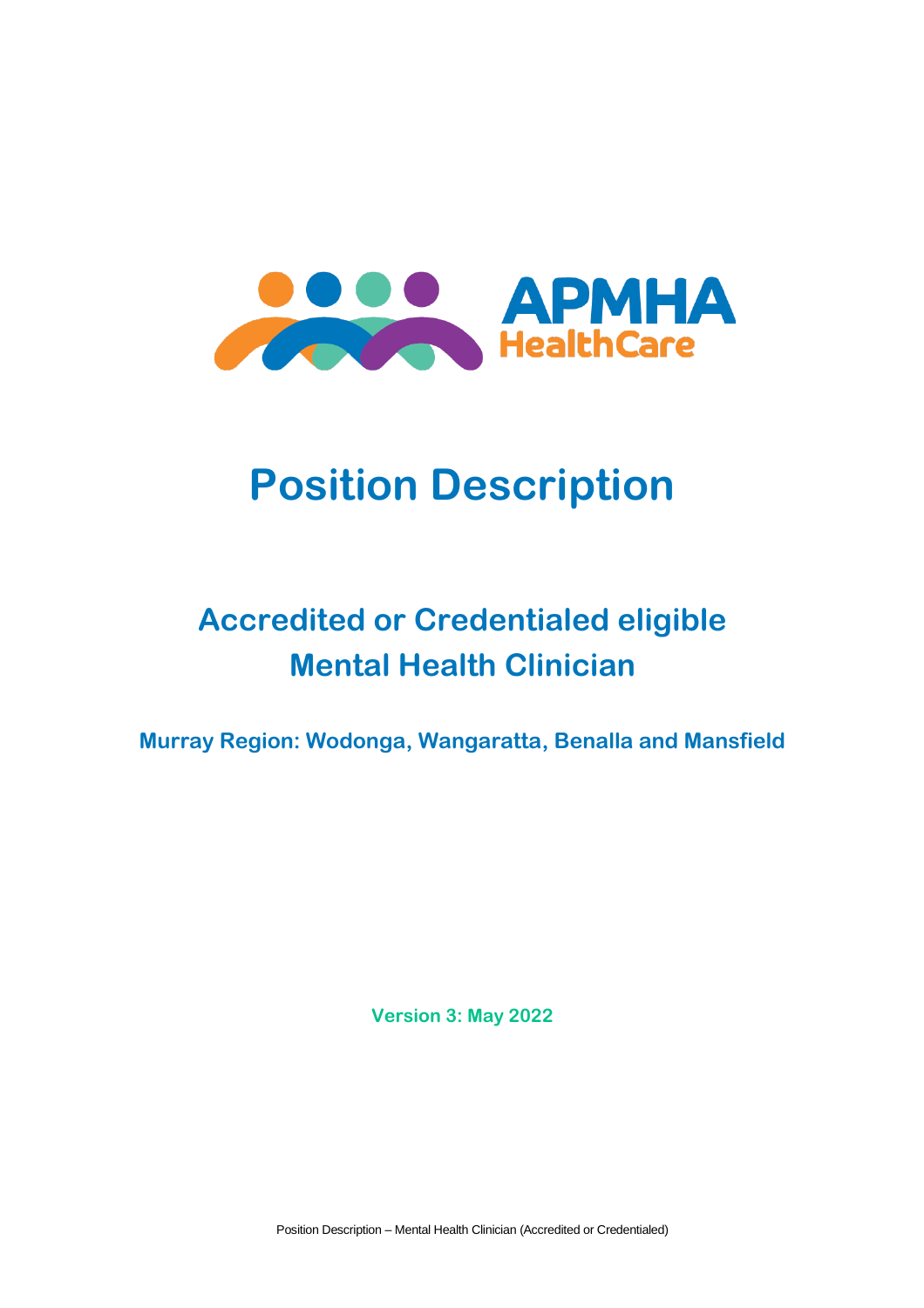

## **Position description**

|                          | Credentialed / Accredited Mental Health Clinician (or eligible for same)                                                  |                                                                                        |
|--------------------------|---------------------------------------------------------------------------------------------------------------------------|----------------------------------------------------------------------------------------|
| <b>Position Title</b>    | <b>MHSW</b><br><b>MHOT</b><br>Cred MHN                                                                                    |                                                                                        |
|                          | Psychologist   Clin Psychologist                                                                                          |                                                                                        |
| <b>Position FTE:</b>     | Permanent, full time or part time                                                                                         |                                                                                        |
| Rate:                    | \$44 - \$52 (plus salary packaging)                                                                                       |                                                                                        |
| <b>Portfolio Stream:</b> | Service Delivery - Direct                                                                                                 |                                                                                        |
| <b>Program Streams</b>   | Low Intensity Stream<br>Mild - Moderate stream<br>Severe - Complex stream<br>High - Suicide Prevention<br><b>Services</b> | Children's Mental Health<br>Older persons mental health<br>MBS / EAP / Workcover / TAC |
| <b>PHN Region</b>        | Murray PHN Region                                                                                                         |                                                                                        |
| Site Location/s          | Wodonga, Wangaratta, Benalla and Mansfield                                                                                |                                                                                        |
| <b>Employer</b>          | <b>APMHA HealthCare Ltd</b>                                                                                               |                                                                                        |
| <b>Direct reporting</b>  | Clinical: APMHA General Manager, Service Delivery                                                                         |                                                                                        |
| relationships            | Contract / HR: APMHA General Manager, Business Operations.                                                                |                                                                                        |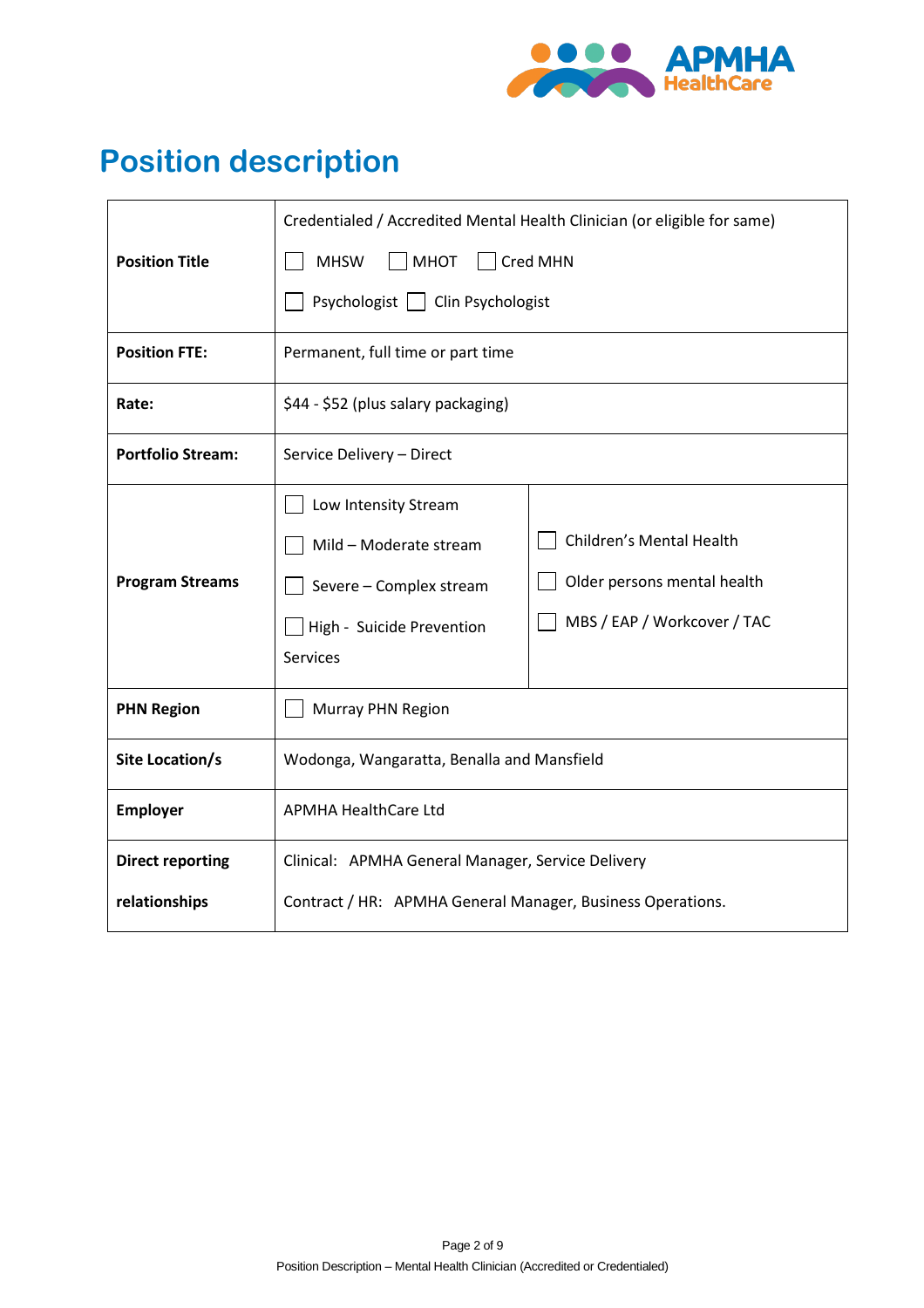

### **APMHA HealthCare Ltd**

APMHA HealthCare Ltd (APMHA) was established as a Not For Profit company in July 2019 and has evolved from the Victorian Primary Mental Health Alliance Pty Ltd. The change to a Not For Profit entity better reflected the values and benevolent focus of APMHAs mental health programs for under-serviced, priority populations.

APMHA provides intake, triage, allocations and clinical mental health services for a variety of funders through nominated program streams across Australia. Our focus primarily evolves around primary mental health care.

Our funders include Primary Health Networks, State Government, NDIA, MBS and others. Our partners and clients include government, community health services, PHNs, private mental health practitioners, community and private sector organisations and various peak bodies.

APMHA is governed by a Senior Leadership Team, an Executive Team and a Board of Management.

APMHA has three critical Board Committees which provide and avenue for input and advice by the senior leadership team into strategy and business development. These committees include:

- Executive and Leadership Committee
- Clinical Governance Committee
- Finance, risk and audit Committee

#### The APMHA HealthCare Model:

APMHA offers employed, secondment and sub-contract arrangements for clinical and non-clinical workforce it engages to ensure a national footprint of highly qualified mental health professionals. APMHA HealthCare has developed a Service Delivery Framework to reflect a Stepped Mental Health Model of care which sets out the strategic direction of the Company, the funding it has been awarded and the partnerships it has forged.

APMHA has developed relationships with providers who focus on health promotion through to acute services, to ensure the mental health stepped care is realised and clients are linked and transitioned within a seamless system and minimisation of duplication of service delivery.

#### About stepped mental health care:

- A stepped care approach to mental health promotes person centred care which targets the needs of the individual. It recognises that the individual's needs may change at any time and allows for flexibility for people to move across service levels to support their recovery.
- In a stepped care approach, a person presenting for support, is matched to the intervention level that most suits their current need. An individual does not generally have to start at the lowest, least intensive level of intervention in order to progress to the next 'step'. Rather, they enter the system and have their service level aligned to their needs.
- Clients receive care commensurate to need, this being determined by the health professional in consultation with the client and the client's GP.

The key features of the APMHA service delivery framework are:

- Timely response to referrals and allocation to an appropriately skilled and located provider
- Provision of evidence based therapeutic interventions for severity / acuity step type and presentation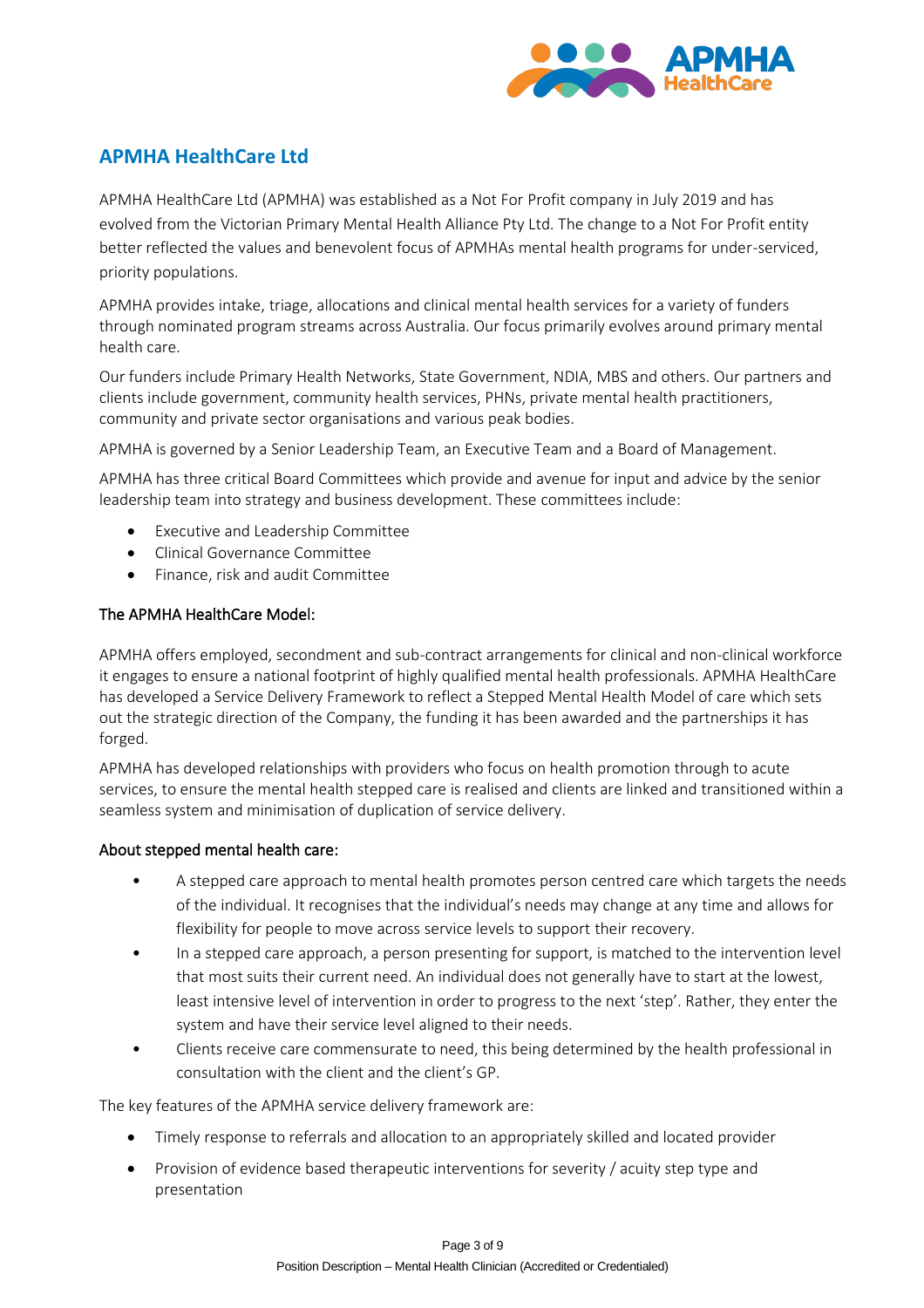

- Allocation of service sessions commensurate to need (acuity / complexity risk stratification)
- Collaboration and partnership with general practice
- Integrated care approach focusing on the client's trajectory for recovery
- Transition of clients up / down stepped mental continuum seamlessly and supported

#### IN OUR WORK WE VALUE:

- Lived Experience
- Collaborative Leadership
- **Community**
- **Integrity**
- Respect
- Innovation through passion

#### VISION

An accessible primary mental health service working in collaboration to support people with a mental illness to reclaim wellbeing and live a contributing life.

We will achieve our Vision through a commitment to embrace and live our Values.

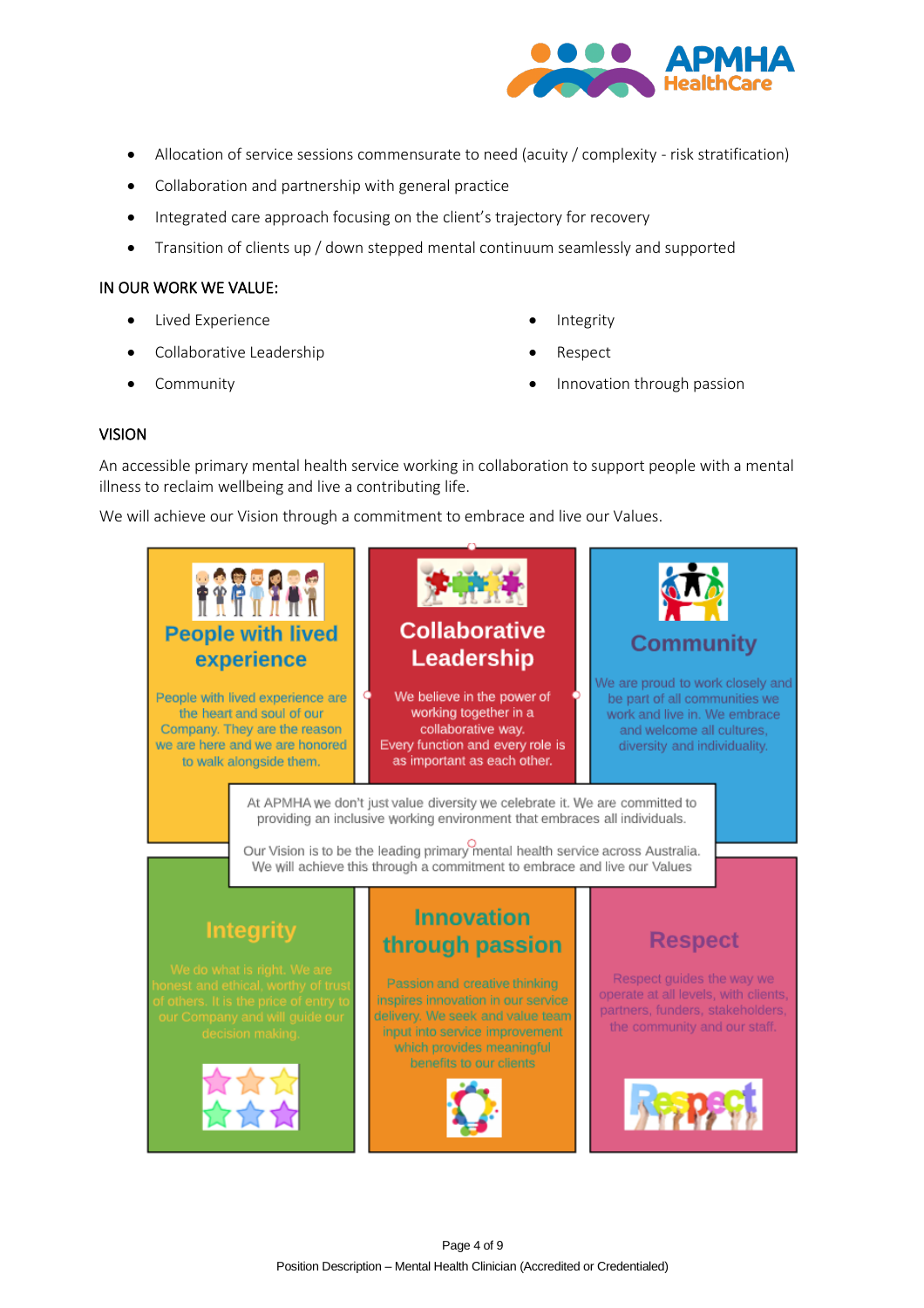

#### MISSION

To lead primary mental health care through the delivery of accessible, high-quality services in partnership with the client, supporting their mental health, wellbeing and facilitated recovery

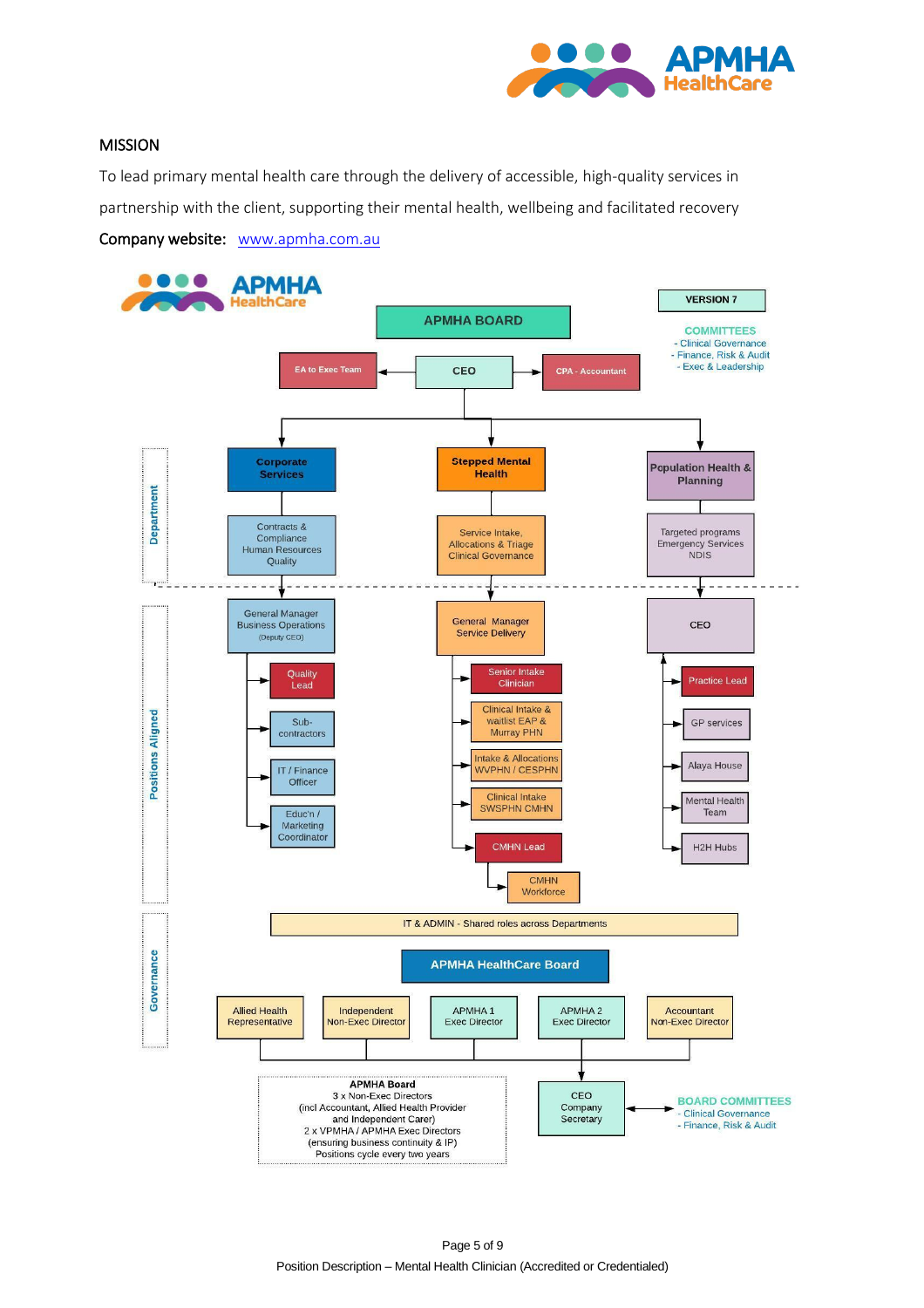

## Position purpose and context

| This position is engaged under APMHA's various funded programs outlined on<br>Position<br>page 2 of this position description and will work closely with APMHA clinical<br>purpose<br>intake and triage team and referrers to provide support and interventions to<br>people within the target group(s). |
|----------------------------------------------------------------------------------------------------------------------------------------------------------------------------------------------------------------------------------------------------------------------------------------------------------|
|                                                                                                                                                                                                                                                                                                          |
|                                                                                                                                                                                                                                                                                                          |
|                                                                                                                                                                                                                                                                                                          |
|                                                                                                                                                                                                                                                                                                          |
| The credentialed or accredited mental health clinician will perform duties as                                                                                                                                                                                                                            |
| outlined in the relevant Program Guidelines for people experiencing mental                                                                                                                                                                                                                               |
| illness across a range of acuity.                                                                                                                                                                                                                                                                        |
| The position will ensure high quality, flexible and holistic support is provided to                                                                                                                                                                                                                      |
| people who may be experiencing psychological distress or mental ill-health,                                                                                                                                                                                                                              |
| including evidence-based treatment for mental illness and Alcohol and other Drug                                                                                                                                                                                                                         |
| (AOD) issues in the North East area of Victoria (Murray PHN region).                                                                                                                                                                                                                                     |
|                                                                                                                                                                                                                                                                                                          |
| The key outcomes our Mental Health Clinicians (MHC) are expected to implement<br>Key outcomes                                                                                                                                                                                                            |
| under contracted programs are:                                                                                                                                                                                                                                                                           |
| For people with mild to moderate mental illness (non NDIS): Provision of                                                                                                                                                                                                                                 |
| individual psychological services to the identified target groups.                                                                                                                                                                                                                                       |
| For people with severe and persistent mental illness (non NDIS):<br>$\bullet$                                                                                                                                                                                                                            |
| Provision of specialist clinical services and clinical coordination for clients                                                                                                                                                                                                                          |
| with severe mental disorders.                                                                                                                                                                                                                                                                            |
| For people with high need, non-acute suicide prevention response: rapid                                                                                                                                                                                                                                  |
| response to people identified at being at mild-moderate risk of suicide.                                                                                                                                                                                                                                 |
| For people with an NDIS Support & Recovery Plan: Specialist Support<br>٠                                                                                                                                                                                                                                 |
| Coordination and Counselling services.                                                                                                                                                                                                                                                                   |
| Disaster Response: Specialist Support and Counselling services for people<br>$\bullet$                                                                                                                                                                                                                   |
| impacted, affected, or retriggered by recent natural disasters.                                                                                                                                                                                                                                          |
|                                                                                                                                                                                                                                                                                                          |
| Internal contacts<br>Working                                                                                                                                                                                                                                                                             |
| relationships<br>This position works closely and collaboratively with APMHA:                                                                                                                                                                                                                             |
| APMHA CEO, General Managers and Leadership Team<br>٠                                                                                                                                                                                                                                                     |
| APMHA Intake and Allocations Team                                                                                                                                                                                                                                                                        |
| APMHA Finance and IT Team                                                                                                                                                                                                                                                                                |
| <b>External contacts</b>                                                                                                                                                                                                                                                                                 |
| It is expected that this position will have direct contact with:                                                                                                                                                                                                                                         |
| <b>General Practitioners</b>                                                                                                                                                                                                                                                                             |
| State funded services (Mental Health, DHHS, Family First, Housing etc)                                                                                                                                                                                                                                   |
| Federal funded services (MBS / NDIS)<br>٠                                                                                                                                                                                                                                                                |
| Community health services (General counselling, AOD)<br>٠                                                                                                                                                                                                                                                |
| Disaster recovery services                                                                                                                                                                                                                                                                               |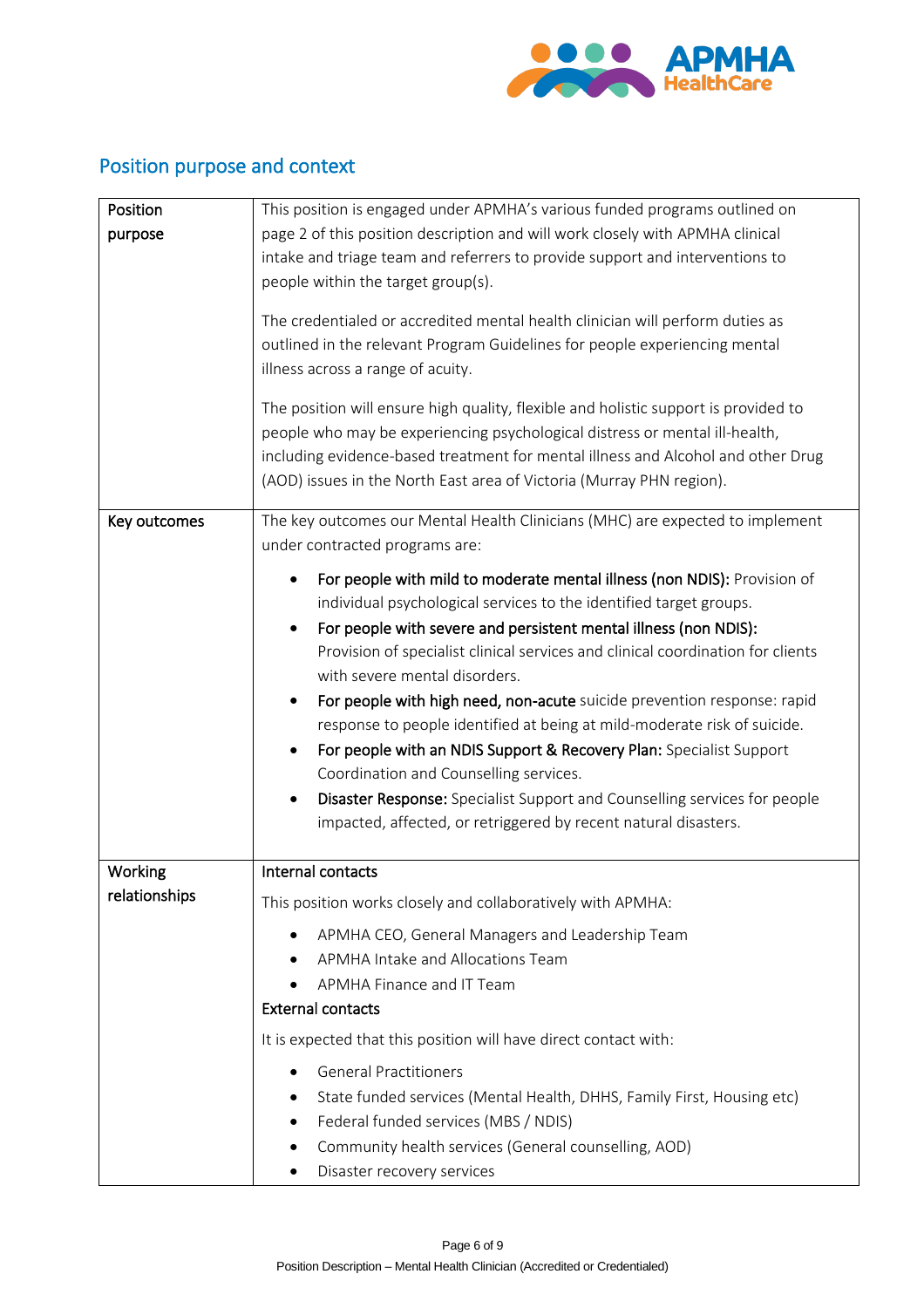

|  | Consumers and carers |
|--|----------------------|
|  | Others as required   |

## Key Responsibilities:

| <b>Clinical Service</b>      | For people with mild - moderate mental illness                                                                                                                                                                                                                                                                                                                                                                                                                                                                                                                                              |  |
|------------------------------|---------------------------------------------------------------------------------------------------------------------------------------------------------------------------------------------------------------------------------------------------------------------------------------------------------------------------------------------------------------------------------------------------------------------------------------------------------------------------------------------------------------------------------------------------------------------------------------------|--|
| Provision                    | Provision of individual psychological services to the identified target<br>groups<br>Provision of group-based psychological services<br>Provision of reports in relation to the progress and management of<br>$\bullet$<br>clients to all GPs and other relevant practitioners within the PHN<br>region<br>Provision of support for carers, especially where services are<br>provided to children and young people<br>Facilitation of referrals to other services/providers where indicated                                                                                                 |  |
|                              | For people with severe and persistent mental illness                                                                                                                                                                                                                                                                                                                                                                                                                                                                                                                                        |  |
|                              | providing senior specialist clinical services for clients with severe<br>mental disorders<br>establishing a therapeutic relationship with the client<br>regularly reviewing the client's mental state, risk assessment and<br>ongoing care needs<br>monitoring and ensuring compliance by clients with their<br>$\bullet$<br>medication; clinical services for clients with severe mental<br>disorders<br>participating in case conferencing with GPs, psychiatrists and other<br>health providers<br>provide therapeutic interventions such as outlined in relevant<br>program guidelines. |  |
|                              | For people with high need, non-acute suicide prevention response:                                                                                                                                                                                                                                                                                                                                                                                                                                                                                                                           |  |
|                              | Provision of rapid-response services to those individuals referred<br>and identified as being at risk of suicide.                                                                                                                                                                                                                                                                                                                                                                                                                                                                           |  |
| Clinical and data<br>records | Ensure minimum data collection, outcome scores and referrer<br>progress reports are completed in a timely manner<br>Ensure client progress documents and care plans are updated and                                                                                                                                                                                                                                                                                                                                                                                                         |  |
| management                   | uploaded in APMHA clinical CRM - Fixus in a timely manner<br>Utilize the agreed Initial Assessment and Referral (IAR) tool<br>٠                                                                                                                                                                                                                                                                                                                                                                                                                                                             |  |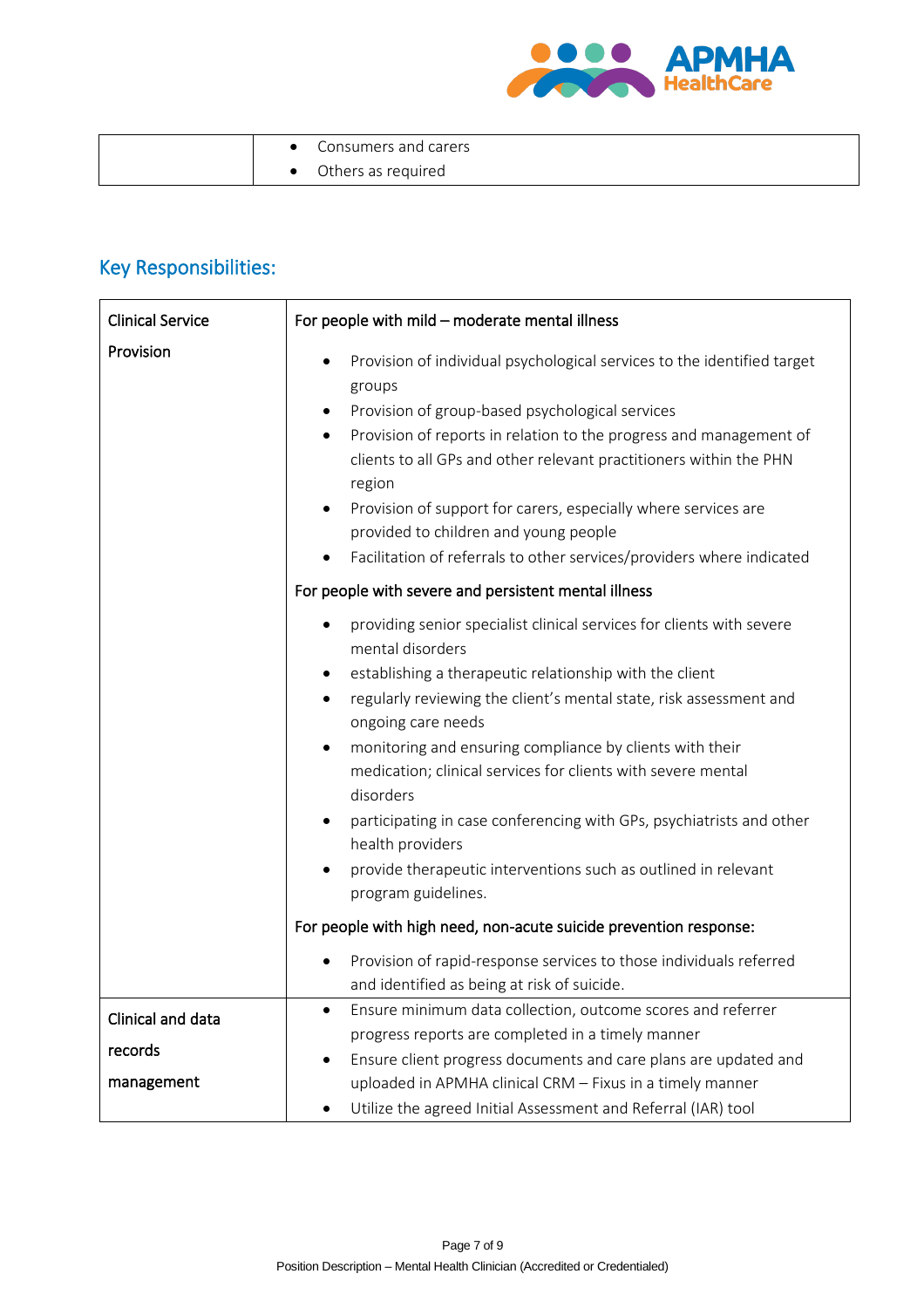

| General | $\bullet$ | Assist with compliance as directed with contractual obligations and |
|---------|-----------|---------------------------------------------------------------------|
|         |           | deliverables as contained in the various approved funding contracts |
|         | $\bullet$ | Contribute towards APMHA HealthCare Ltd.'s overall strategic        |
|         |           | direction including the implementation of the organisation's values |
|         |           | and mission statement                                               |
|         | $\bullet$ | Respect the confidentiality of clients and general practice in line |
|         |           | with the organisation's policies, procedures, and the Privacy Act   |
|         | $\bullet$ | Comply with the organisation's policies and procedures.             |
|         | $\bullet$ | Participate in the organisation's Accreditation requirements.       |

### Key qualifications and experience

| <b>Required qualifications</b> | Essential:                                                                                                                                                                                                                                                                                                                                                                                                                                                                                                                                                                                                                                                                                                                                                                                                                                                            |  |
|--------------------------------|-----------------------------------------------------------------------------------------------------------------------------------------------------------------------------------------------------------------------------------------------------------------------------------------------------------------------------------------------------------------------------------------------------------------------------------------------------------------------------------------------------------------------------------------------------------------------------------------------------------------------------------------------------------------------------------------------------------------------------------------------------------------------------------------------------------------------------------------------------------------------|--|
|                                | The mental health clinicians are required to:                                                                                                                                                                                                                                                                                                                                                                                                                                                                                                                                                                                                                                                                                                                                                                                                                         |  |
|                                | be credentialed/accredited in the field of Mental Health.<br>$\bullet$<br>(Social Work, Occupational Therapist, Mental Health Nurse or<br>Psychologist) and registered with the Australian Health Practitioner<br>Regulation Agency (AHPRA) or the Australian Association of Social<br>Workers (AASW).<br>be adequately experienced in the field of mental health, and:<br>$\bullet$<br>o For people with mild to moderate mental illness: be trained in<br>delivering psychological therapies currently, or recently engaged in<br>clinical practice in that field<br>o For people with severe and persistent mental illness: have<br>experience and training in delivering clinical care coordination and<br>support<br>be appropriately trained and experienced to deliver services to the<br>identified target group(s) as indicated in contract. Training and/or |  |
|                                | experience must include:<br>(i) Cultural Competency when working with Aboriginal and Torres<br>Strait Islander peoples. Recognised training programs include those<br>endorsed by the Australian Indigenous Psychologists Association<br>(AIPA).                                                                                                                                                                                                                                                                                                                                                                                                                                                                                                                                                                                                                      |  |
|                                | (ii) Cultural Awareness, bilingual and/or experience working with<br>interpreters when working with people from Culturally and<br>Linguistically Diverse Backgrounds.                                                                                                                                                                                                                                                                                                                                                                                                                                                                                                                                                                                                                                                                                                 |  |
|                                | (iii) Relevant children's mental health training and minimum 3 years'<br>experience when working with children.                                                                                                                                                                                                                                                                                                                                                                                                                                                                                                                                                                                                                                                                                                                                                       |  |
|                                | (iv) Training and experience with Attachment Theory when working<br>with Perinatal women.                                                                                                                                                                                                                                                                                                                                                                                                                                                                                                                                                                                                                                                                                                                                                                             |  |
|                                | (v) Advanced Suicide Prevention training when working with people at<br>risk of suicide. Recognised training includes: Black Dog Institute,<br>Suicide Prevention Training for Clinicians provided by APS or ASIST.                                                                                                                                                                                                                                                                                                                                                                                                                                                                                                                                                                                                                                                   |  |
|                                | (vi) Experience and or training in older people's mental health when<br>delivering services to older people.                                                                                                                                                                                                                                                                                                                                                                                                                                                                                                                                                                                                                                                                                                                                                          |  |